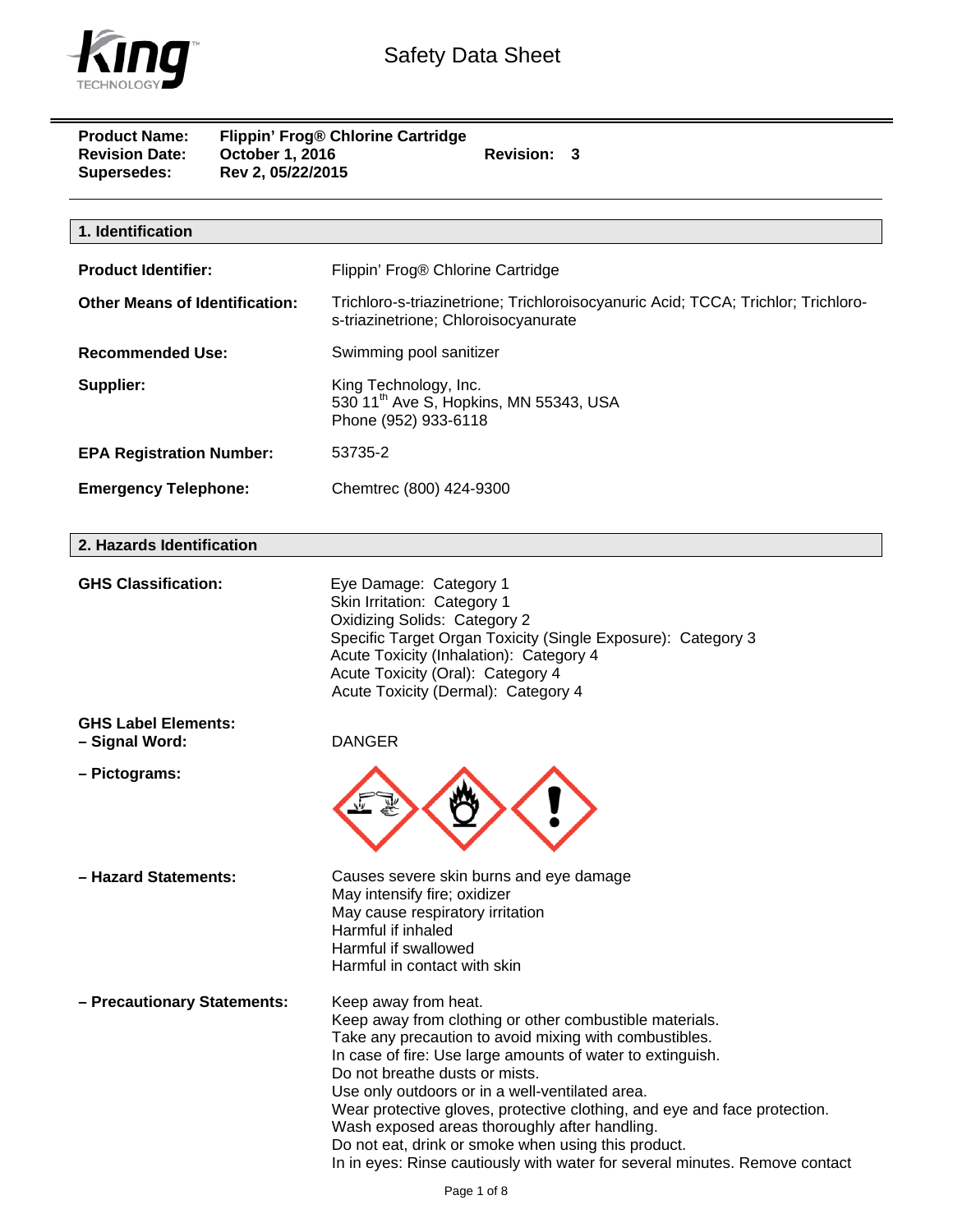

| <b>Product Name:</b><br><b>Revision Date:</b><br><b>Supersedes:</b> | Flippin' Frog® Chlorine Cartridge<br><b>October 1, 2016</b><br>Rev 2, 05/22/2015 | Revision: 3                                                                                                                                                                                                                                                                                                                                                                                                                                                                                                                                                                                                                                                   |
|---------------------------------------------------------------------|----------------------------------------------------------------------------------|---------------------------------------------------------------------------------------------------------------------------------------------------------------------------------------------------------------------------------------------------------------------------------------------------------------------------------------------------------------------------------------------------------------------------------------------------------------------------------------------------------------------------------------------------------------------------------------------------------------------------------------------------------------|
|                                                                     | with water.                                                                      | lenses, if present and easy to do. Continue rinsing.<br>If inhaled: Remove person to fresh air and keep comfortable for breathing.<br>If swallowed: Rinse mouth. Do NOT induce vomiting.<br>If on skin (or hair): Take off immediately all contaminated clothing. Rinse skin<br>Immediately call a poison center or doctor.<br>Specific treatment (see First-aid Measures on this safety data sheet).<br>Take off contaminated clothing and wash it before reuse.<br>Store locked up in a well-ventilated place. Keep container tightly closed.<br>Dispose of contents and container in accordance with<br>local/regional/national/international regulations. |
| <b>Unclassified Hazards:</b>                                        | None                                                                             |                                                                                                                                                                                                                                                                                                                                                                                                                                                                                                                                                                                                                                                               |
| Percentage of Ingredients with                                      | Zero                                                                             |                                                                                                                                                                                                                                                                                                                                                                                                                                                                                                                                                                                                                                                               |

| r vrovniago or migrou    |  |  |
|--------------------------|--|--|
| <b>Unknown Toxicity:</b> |  |  |

| 3. Composition / Information on Ingredients |          |                       |                        |
|---------------------------------------------|----------|-----------------------|------------------------|
| <b>Components</b><br><b>CAS</b>             | Weight % | <b>ACGIH-TLV Data</b> | <b>OSHA (PEL) Data</b> |
| Trichloroisocyanuric Acid<br>87-90-1        | 96-100   | Not determined        | Not determined         |
| Dichloroisocyanuric Acid<br>2782-57-2       | $0 - 4$  | Not determined        | Not determined         |

The specific percentages of composition have been withheld as trade secrets.

| 4. First-aid Measures                                        |                                                                                                                                                                                                                                                                               |
|--------------------------------------------------------------|-------------------------------------------------------------------------------------------------------------------------------------------------------------------------------------------------------------------------------------------------------------------------------|
| Eye contact:                                                 | Hold eye open and rinse slowly and gently with water for 15-20 minutes.<br>Remove contact lenses, if present, after the first 5 minutes then continue<br>rinsing the eye. Immediately call a poison control center or doctor for treatment<br>advice.                         |
| <b>Skin contact:</b>                                         | Take off contaminated clothing. Rinse skin immediately with plenty of water for<br>15-20 minutes. Immediately call a doctor for treatment advice.                                                                                                                             |
| Inhalation:                                                  | Move person to fresh air. If person is not breathing call 911 or an ambulance,<br>then give artificial respiration, preferably mouth-to-mouth, if breathing is<br>difficult, give oxygen. Immediately call a poison control center or doctor for<br>further treatment advice. |
| Ingestion:                                                   | Call poison control center or doctor immediately for treatment advice. Drink<br>plenty of water in small gulps. Do not induce vomiting unless told to do so by<br>the poison control center or doctor. Do not give anything by mouth to an<br>unconscious person.             |
| <b>Most Important Symptoms,</b><br><b>Acute and Delayed:</b> | Causes serious eye damage. Causes skin irritation. May cause respiratory<br>irritation. Harmful if inhaled, swallowed, or in contact with skin.                                                                                                                               |
| <b>Immediate Medical Attention</b><br><b>Required:</b>       | If in eyes, immediately call a poison center or doctor. Otherwise, get medical<br>attention if you feel unwell.                                                                                                                                                               |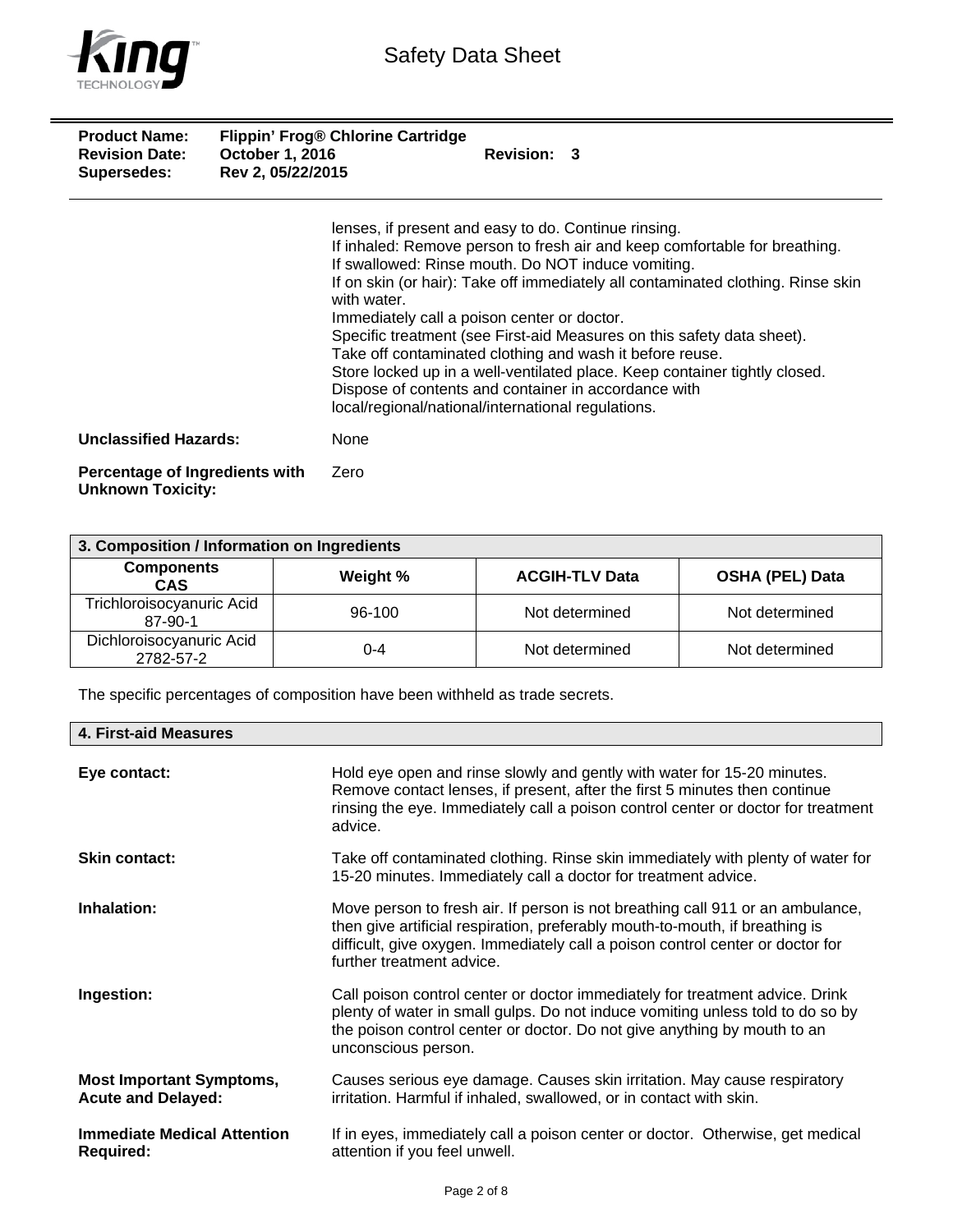

**Product Name: Flippin' Frog® Chlorine Cartridge**  Revision Date: Cortober 1, 2016 **Revision: 3 Supersedes: Rev 2, 05/22/2015** 

| 5. Fire-fighting Measures                                                     |                                                                                                                                                                                                                                                                                                                                                                                                                                                                                                                                                                                                                                                                                                                                                                                      |
|-------------------------------------------------------------------------------|--------------------------------------------------------------------------------------------------------------------------------------------------------------------------------------------------------------------------------------------------------------------------------------------------------------------------------------------------------------------------------------------------------------------------------------------------------------------------------------------------------------------------------------------------------------------------------------------------------------------------------------------------------------------------------------------------------------------------------------------------------------------------------------|
| Flash point:                                                                  | Not applicable                                                                                                                                                                                                                                                                                                                                                                                                                                                                                                                                                                                                                                                                                                                                                                       |
| <b>Auto-ignition temperature:</b>                                             | Not applicable                                                                                                                                                                                                                                                                                                                                                                                                                                                                                                                                                                                                                                                                                                                                                                       |
| <b>Suitable Extinguishing Media:</b>                                          | Water                                                                                                                                                                                                                                                                                                                                                                                                                                                                                                                                                                                                                                                                                                                                                                                |
|                                                                               |                                                                                                                                                                                                                                                                                                                                                                                                                                                                                                                                                                                                                                                                                                                                                                                      |
| <b>Unsuitable Extinguishing</b><br>Media:                                     | Do not use dry chemical extinguisher containing ammonia compounds.                                                                                                                                                                                                                                                                                                                                                                                                                                                                                                                                                                                                                                                                                                                   |
| <b>Special Protective Equipment</b><br>and Precautions for Fire-<br>fighters: | Fire fighters should wear full protective clothing and self-contained breathing<br>apparatus (SCBA) in positive pressure mode. Cool containers with water<br>spray. On small fires, use water spray or fog. On large fires, use heavy deluge<br>or fog streams. Flooding amounts of water may be required before<br>extinguishment can be accomplished.                                                                                                                                                                                                                                                                                                                                                                                                                              |
| <b>Specific Hazards Arising From</b><br>the Chemical:                         | When heated to decomposition may release poisonous and corrosive fumes of<br>nitrogen trichloride, chlorine, nitrous oxides, cyanates, carbon monoxide, and<br>carbon dioxide.                                                                                                                                                                                                                                                                                                                                                                                                                                                                                                                                                                                                       |
| 6. Accidental Release Measures                                                |                                                                                                                                                                                                                                                                                                                                                                                                                                                                                                                                                                                                                                                                                                                                                                                      |
| <b>Personal Precautions:</b>                                                  | For small spills in well ventilated areas wear a NIOSH approved half-face or<br>full-face tight fitting respirator or a loose fitting powered air purifying respirator<br>equipped with chlorine cartridges. Chemical goggles should be worn when<br>using a half-face respirator. In addition to respiratory protection wear coveralls,<br>chemical resistant gloves, chemical resistant footwear, and chemical resistant<br>headgear for overhead exposure.<br>For cleanup of large spills, or small dry spills in confined areas, wear full-face<br>respirator with chlorine cartridges or a positive pressure supplied air respirator.<br>Additionally, body protection should be impervious clothing covering the entire<br>body to prevent personal contact with the material. |
|                                                                               | CAUTION - protection concerns must also address the following: If this<br>material becomes damp/wet or contaminated in a container, the formation of<br>nitrogen trichloride gas may occur and an explosive condition may exist.                                                                                                                                                                                                                                                                                                                                                                                                                                                                                                                                                     |
| <b>Methods for Cleaning Up:</b>                                               | Hazardous concentrations in air may be found in local spill area and<br>immediately downwind. If spill material is still dry, do not put water directly on<br>this product as a gas evolution may occur.                                                                                                                                                                                                                                                                                                                                                                                                                                                                                                                                                                             |
|                                                                               | CAUTION: Do not use floor sweeping compounds                                                                                                                                                                                                                                                                                                                                                                                                                                                                                                                                                                                                                                                                                                                                         |
| – Soil:                                                                       | Do not contaminate spill material with any organic materials, ammonia,<br>ammonium salts, or urea. Clean up all spill material with clean, dry dedicated<br>equipment and place in a clean, dry container.                                                                                                                                                                                                                                                                                                                                                                                                                                                                                                                                                                           |
| - Water:                                                                      | This material is heavier than water and soluble in water. Stop flow of material<br>into water as soon as possible. Begin monitoring for available chlorine and pH<br>immediately.                                                                                                                                                                                                                                                                                                                                                                                                                                                                                                                                                                                                    |
| – In Air:                                                                     | Vapors may be suppressed by the use of water fog.                                                                                                                                                                                                                                                                                                                                                                                                                                                                                                                                                                                                                                                                                                                                    |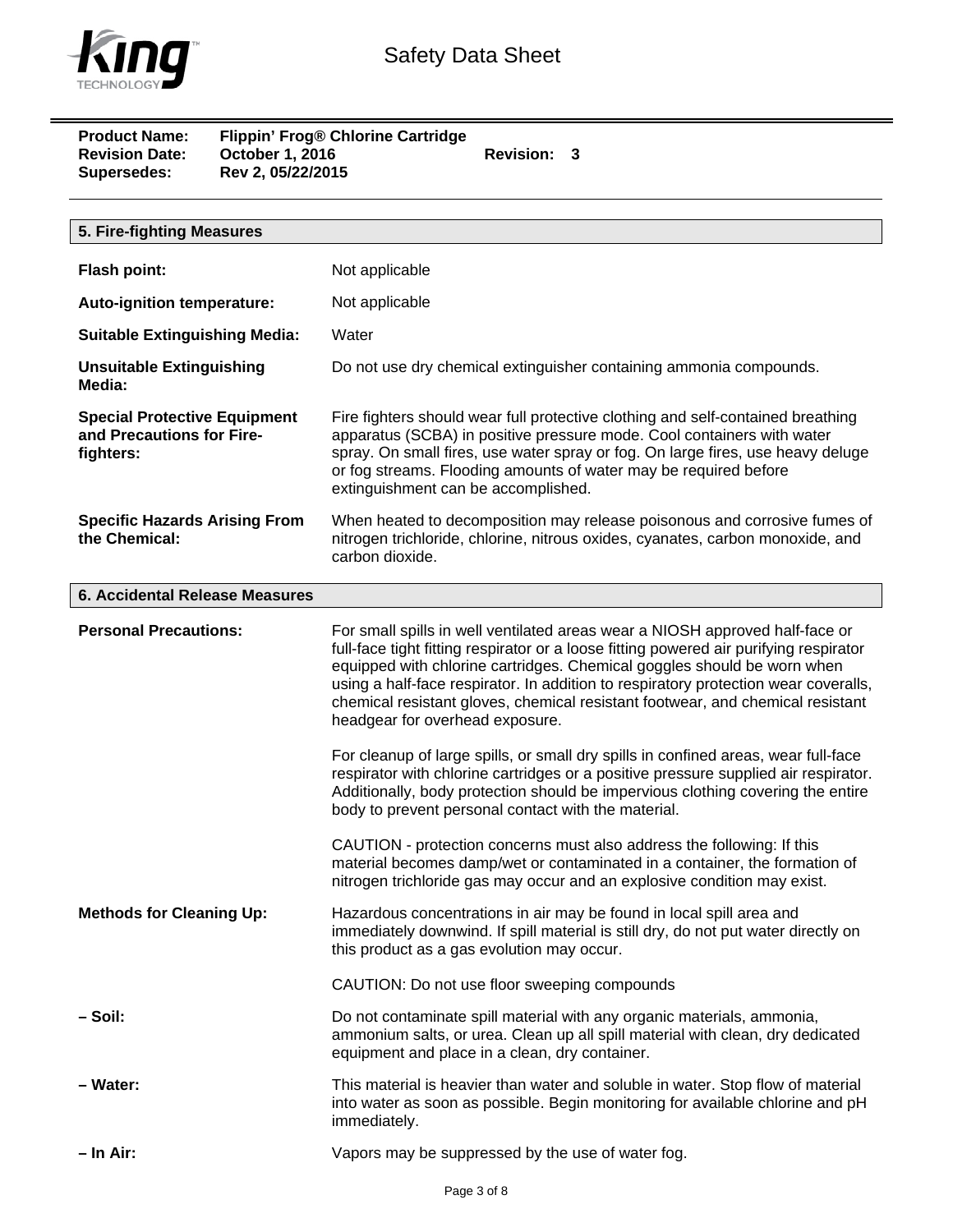

| <b>Product Name:</b><br><b>Revision Date:</b><br><b>Supersedes:</b> | October 1, 2016<br>Rev 2, 05/22/2015 | Flippin' Frog® Chlorine Cartridge<br>Revision: 3                                                                                                                                                                                                                                                   |
|---------------------------------------------------------------------|--------------------------------------|----------------------------------------------------------------------------------------------------------------------------------------------------------------------------------------------------------------------------------------------------------------------------------------------------|
|                                                                     |                                      |                                                                                                                                                                                                                                                                                                    |
| 7. Handling and Storage                                             |                                      |                                                                                                                                                                                                                                                                                                    |
| Handling:                                                           |                                      | Avoid bodily contact. Do not take internally. Upon contact with skin or eyes,<br>wash off with water.                                                                                                                                                                                              |
| Storage:                                                            |                                      | Store in a dry, cool, well-ventilated are away from incompatible materials (see<br>"materials to avoid"). Product has an indefinite shelf-life limitation. Do not store<br>at temperatures above 60°C/140°F. Available chlorine loss can be as little as<br>0.1% per year at ambient temperatures. |
| 8. Exposure Controls / Personal Protection                          |                                      |                                                                                                                                                                                                                                                                                                    |
| <b>Exposure Limits:</b>                                             |                                      | None assigned                                                                                                                                                                                                                                                                                      |
| <b>Appropriate Engineering</b><br><b>Controls:</b>                  |                                      | Use local exhaust ventilation to minimize dust and chlorine levels where<br>industrial use occurs. Otherwise, ensure good general ventilation.                                                                                                                                                     |
| Personal protective equipment:<br>- Respiratory protection:         |                                      | When dusty conditions are encountered, wear a NIOSH/OSHA full-face<br>respirator with chlorine cartridges for protection against chlorine gas and<br>dust/mist pre-filter                                                                                                                          |
| - Hand protection:                                                  |                                      | Neoprene gloves                                                                                                                                                                                                                                                                                    |
| - Eye protection:                                                   |                                      | Use chemical safety glasses to avoid eye contact                                                                                                                                                                                                                                                   |
| - Skin and body protection:                                         |                                      | Body covering clothes and boots                                                                                                                                                                                                                                                                    |
| Hygiene measures:                                                   |                                      | Avoid contact with skin, eyes, clothing                                                                                                                                                                                                                                                            |

## **9. Physical and Chemical Properties**

| Appearance:                       | White granules or tablet-formed product |
|-----------------------------------|-----------------------------------------|
| Odor:                             | Chlorine like bleach odor               |
| Odor threshold:                   | Not available                           |
| Melting point / range:            | 225-230°C (decomposes)                  |
| Boiling point / range:            | Not applicable (decomposes)             |
| <b>Flash point:</b>               | Not available                           |
| <b>Evaporation rate:</b>          | Not available                           |
| <b>Flammability:</b>              | Not available                           |
| Vapor pressure:                   | Not available                           |
| Vapor density:                    | Not available                           |
| <b>Bulk density:</b>              | Granular $0.89 - 1.1$ g/cc              |
|                                   | Tablet $1.16 - 1.9$ g/cc                |
| <b>Solubility in water:</b>       | 1.2 g/100ml at 25°C                     |
| Specific gravity:                 | >1                                      |
| pH:                               | 2.7-2.9 (1% solution)                   |
| <b>Flammability limits:</b>       | Not available                           |
| <b>Partition coefficient:</b>     | Not available                           |
| Auto-ignition temperature:        | Not available                           |
| <b>Decomposition temperature:</b> | 225°C (437°F)                           |
| Viscosity:                        | Not available                           |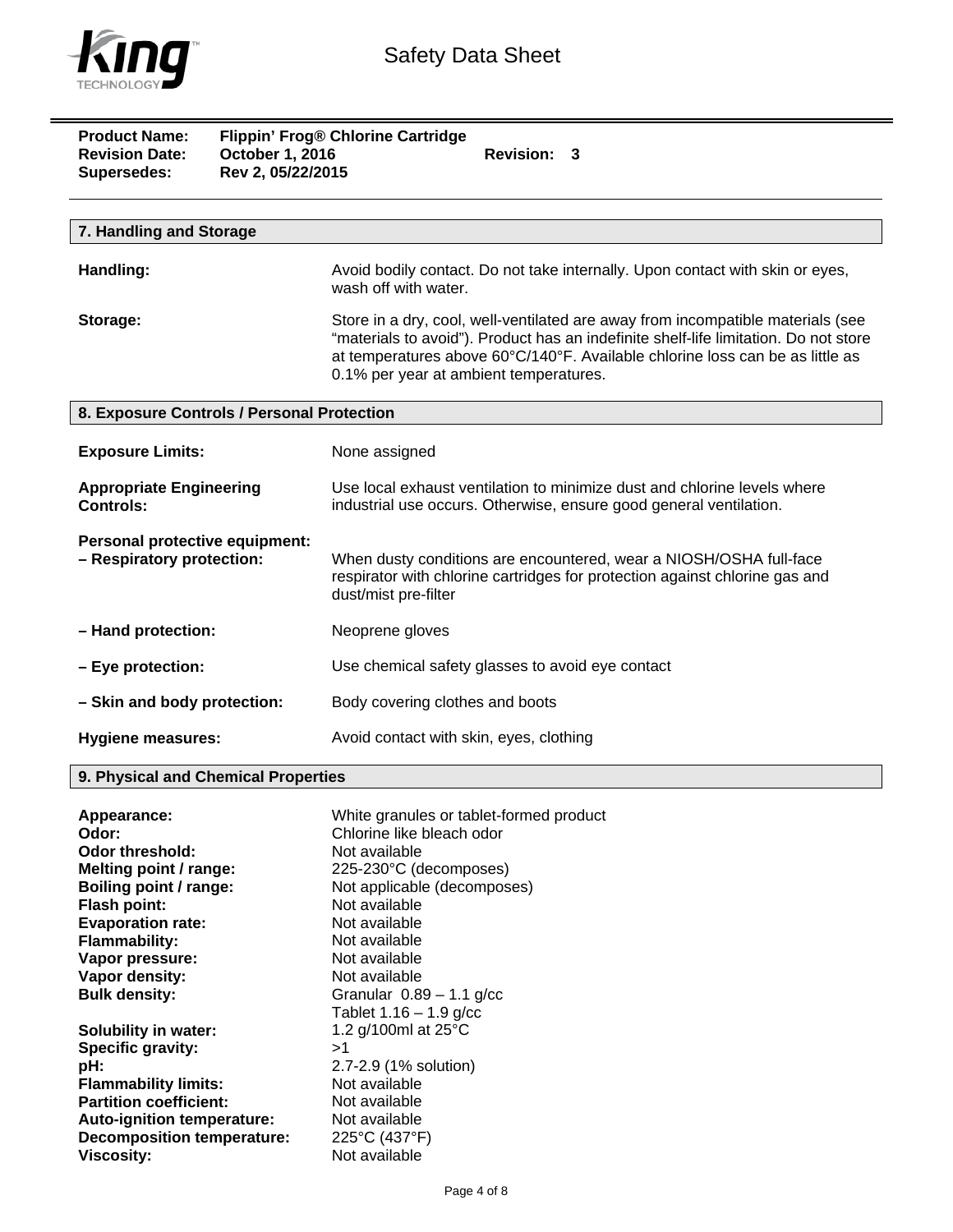

 $\equiv$ 

| <b>Product Name:</b><br><b>Revision Date:</b><br>Supersedes:                                                                                                                  | October 1, 2016<br>Rev 2, 05/22/2015 | Flippin' Frog® Chlorine Cartridge<br>Revision: 3                                                                                                                                                 |  |
|-------------------------------------------------------------------------------------------------------------------------------------------------------------------------------|--------------------------------------|--------------------------------------------------------------------------------------------------------------------------------------------------------------------------------------------------|--|
| 10. Stability and Reactivity                                                                                                                                                  |                                      |                                                                                                                                                                                                  |  |
| <b>Reactivity:</b>                                                                                                                                                            |                                      | Not reactive under normal conditions.                                                                                                                                                            |  |
| <b>Stability:</b>                                                                                                                                                             |                                      | Stable under normal conditions. Do not package in paper or cardboard. NOTE:<br>contact with small amounts of water may result in exothermic reaction with the<br>liberation of toxic fumes.      |  |
| Incompatible materials:                                                                                                                                                       |                                      | Organic materials, reducing agents, nitrogen containing materials, other<br>oxidizers, acids, bases, oils, grease, sawdust, dry fire extinguishers containing<br>monoammonium compounds.         |  |
| <b>Conditions to avoid:</b>                                                                                                                                                   |                                      | Heating above decomposition temperature, humidity                                                                                                                                                |  |
| <b>Hazardous decomposition</b><br>products:                                                                                                                                   |                                      | Nitrogen trichloride, chlorine, nitrous oxides, cyanates, carbon monoxide,<br>carbon dioxide.                                                                                                    |  |
| <b>Possibility of hazardous</b><br>reactions:                                                                                                                                 |                                      | Will not occur                                                                                                                                                                                   |  |
| 11. Toxicological Information                                                                                                                                                 |                                      |                                                                                                                                                                                                  |  |
| <b>Acute toxicity:</b><br>- Rat oral LD50:<br>- Rabbit dermal LD50:<br>- Eye irritation (rabbit):<br>- Dermal irritation (rabbit):<br>- Dermal sensitization<br>(guinea pig): |                                      | 490 mg/kg<br>>2000 mg/kg<br>Corrosive<br>Corrosive<br>Not a sensitizer                                                                                                                           |  |
| <b>Chronic toxicity:</b>                                                                                                                                                      |                                      | Prolonged exposure may cause damage to the respiratory system. Chronic<br>inhalation exposure may cause impairment of lung function and permanent<br>lung damage.                                |  |
| <b>Mutagenicity:</b>                                                                                                                                                          |                                      | Not a mutagenic in five Salmonella strains and one E.coli strain with or without<br>mammalian microsomal activation.                                                                             |  |
| Carcinogenicity:                                                                                                                                                              |                                      | Not classified by IARC, OSHA, EPA<br>Not included in NTP 11 <sup>th</sup> Report on Carcinogens                                                                                                  |  |
| <b>Reproductive toxicity:</b>                                                                                                                                                 |                                      | There are no known or reported effects on reproductive function or fetal<br>development. Toxicological investigation indicates it does not affect<br>reproductive function of fetal development. |  |

## **12. Ecological Information**

**Aquatic toxicity:** 

| 1.9444123313131377<br>- 96 Hour-LC50, Fish:<br>-48 Hour-LC50, Daphnia magna:          | 0.32 mg/l (Rainbow trout)<br>0.30 mg/l (Bluegill sunfish) |
|---------------------------------------------------------------------------------------|-----------------------------------------------------------|
| <b>Avian toxicity:</b><br>- Oral LD50, Mallard Duck:<br>- Dietary LC50, Mallard Duck: | 1600 mg/kg<br>>10,000 ppm                                 |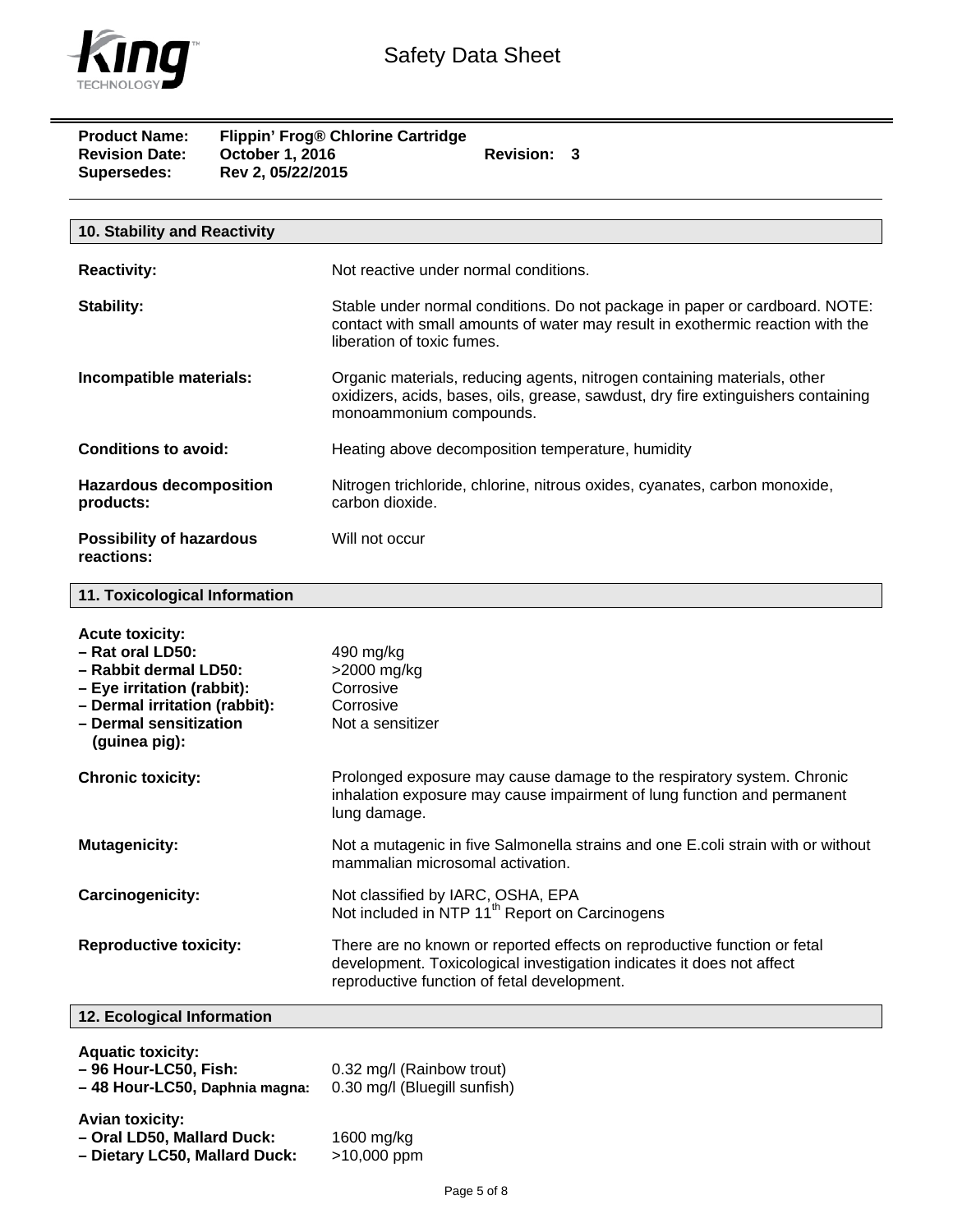

| <b>Product Name:</b><br><b>Revision Date:</b><br><b>Supersedes:</b> | October 1, 2016<br>Rev 2, 05/22/2015 | Flippin' Frog® Chlorine Cartridge<br><b>Revision: 3</b>                                                                                                                                                                                                                                                                                                                                                                            |
|---------------------------------------------------------------------|--------------------------------------|------------------------------------------------------------------------------------------------------------------------------------------------------------------------------------------------------------------------------------------------------------------------------------------------------------------------------------------------------------------------------------------------------------------------------------|
| - Dietary LC50, Bobwhite quail:                                     |                                      | 7422 ppm                                                                                                                                                                                                                                                                                                                                                                                                                           |
| Germany, water endangering<br>classes (WGK):                        |                                      | 3                                                                                                                                                                                                                                                                                                                                                                                                                                  |
| 13. Disposal Considerations                                         |                                      |                                                                                                                                                                                                                                                                                                                                                                                                                                    |
|                                                                     |                                      | Use or reuse if possible. Do not put product, spilled product, or partially filled<br>containers into the trash or waste compactor. See product label for container<br>disposal information.                                                                                                                                                                                                                                       |
| Waste disposal:                                                     |                                      | Observe all federal, state, and local environmental regulations when disposing<br>of this material. If this product becomes waste, it will be hazardous waste that<br>is subject to the Land Disposal Restrictions under 40 CFR 268 and must be<br>managed accordingly.                                                                                                                                                            |
|                                                                     |                                      | Care must be taken to prevent environmental contamination from the use of<br>this material. The user of this material has the responsibility to dispose of<br>unused material, residues, and containers in compliance with all relevant local,<br>state, and federal laws and regulations regarding treatment, storage, and<br>disposal of hazardous waste.                                                                        |
| 14. Transportation Information                                      |                                      |                                                                                                                                                                                                                                                                                                                                                                                                                                    |
|                                                                     |                                      |                                                                                                                                                                                                                                                                                                                                                                                                                                    |
| <b>UN Number:</b>                                                   |                                      | 2468                                                                                                                                                                                                                                                                                                                                                                                                                               |
| DOT:                                                                |                                      | Proper shipping name: Trichloroisocyanuric Acid Dry<br>Class: 5.1 - Oxidizing substances<br>Label: OXIDIZER (5.1)<br>Packing Group: II<br>Emergency Guide No. 140                                                                                                                                                                                                                                                                  |
| IMO:                                                                |                                      | Proper shipping name: Trichloroisocyanuric Acid Dry<br>Class: 5.1 - Oxidizing substances<br>Label: OXIDIZING AGENT (5.1)<br>Packing Group: II                                                                                                                                                                                                                                                                                      |
| <b>ICAO/IATA:</b>                                                   |                                      | Label: OXIDIZER (5.1)<br>Class: 5.1<br>Packing Group: II                                                                                                                                                                                                                                                                                                                                                                           |
| 15. Regulatory information                                          |                                      |                                                                                                                                                                                                                                                                                                                                                                                                                                    |
| <b>EPA FIFRA Information:</b>                                       |                                      | This chemical is a pesticide product registered by the Environmental<br>Protection Agency and is subject to certain labeling requirements under<br>federal pesticide law. These requirements differ from the classification criteria<br>and hazard information required for safety data sheets, and for workplace<br>labels of non-pesticide chemicals. Following is the hazard information as<br>required on the pesticide label: |
|                                                                     |                                      | <b>DANGER</b><br>Corrosive. If product is removed from its prefilled container, causes irreversible<br>eye damage and skin burns. May be fatal if absorbed through skin. May be                                                                                                                                                                                                                                                    |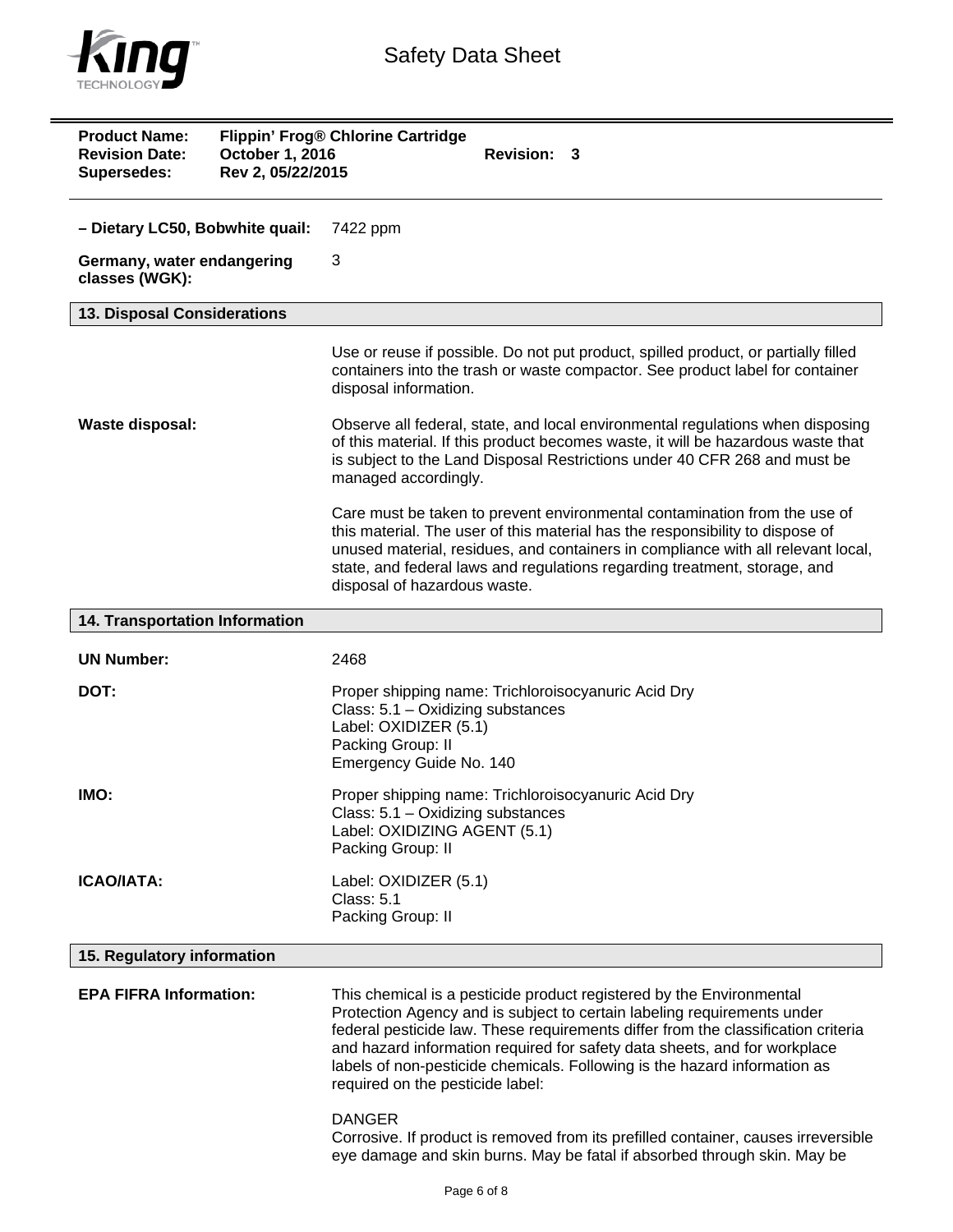

| <b>Product Name:</b><br><b>Revision Date:</b><br>Supersedes:              | October 1, 2016<br>Rev 2, 05/22/2015 | Flippin' Frog® Chlorine Cartridge<br>Revision: 3                                                                                                                                                                                                                                                                                                                                   |
|---------------------------------------------------------------------------|--------------------------------------|------------------------------------------------------------------------------------------------------------------------------------------------------------------------------------------------------------------------------------------------------------------------------------------------------------------------------------------------------------------------------------|
|                                                                           |                                      | fatal if inhaled. Do not breathe dusts or spray mists. Irritating to nose and<br>throat. Harmful if swallowed. Do not get in eyes, on skin or on clothing. Follow<br>directions for use carefully. Wash thoroughly with soap and water after<br>handling and before eating, drinking, or using tobacco or using the toilet.<br>Remove contaminated clothing and wash before reuse. |
| USA:                                                                      |                                      | Reported in the EPA TSCA Inventory.                                                                                                                                                                                                                                                                                                                                                |
| -Sara (311, 312) hazard class:                                            |                                      | This product is categorized as an immediate health hazard, and fire and<br>reactivity physical hazard. This product does not contain a chemical listed at or<br>above de minimis concentrations.                                                                                                                                                                                   |
| - Massachusetts right-to-know<br>list:                                    |                                      | Listed                                                                                                                                                                                                                                                                                                                                                                             |
| - New Jersey right-to-know list:<br>- Pennsylvania right-to-know<br>list: |                                      | Listed<br>Listed                                                                                                                                                                                                                                                                                                                                                                   |
| - Waste classifications:                                                  |                                      | If this product becomes a waste it meets the criteria of a hazardous waste as<br>defined under 40 CFR 261 and would have the following EPA hazardous<br>number: D001                                                                                                                                                                                                               |
| - Workplace classification:                                               |                                      | This product is considered hazardous under OSHA Hazard Communication<br>Standard (29CFR 1910.1200)                                                                                                                                                                                                                                                                                 |
| Canada:                                                                   |                                      | Listed in DSL                                                                                                                                                                                                                                                                                                                                                                      |
| <b>WHMIS hazard class:</b>                                                |                                      | $C$ – oxidizing materials<br>$D1B -$ toxic materials<br>$D2B -$ toxic materials                                                                                                                                                                                                                                                                                                    |
| EU:                                                                       |                                      | <b>Reported in EINECS</b>                                                                                                                                                                                                                                                                                                                                                          |
| <b>Japanese METI:</b>                                                     |                                      | <b>ENCS No: 5-1044</b>                                                                                                                                                                                                                                                                                                                                                             |
| <b>Australia:</b>                                                         |                                      | Listed in AICS                                                                                                                                                                                                                                                                                                                                                                     |
| China inventory:                                                          |                                      | Listed                                                                                                                                                                                                                                                                                                                                                                             |
| Korea:                                                                    |                                      | KE-34101                                                                                                                                                                                                                                                                                                                                                                           |
| <b>Philippines:</b>                                                       |                                      | Listed in PICCS                                                                                                                                                                                                                                                                                                                                                                    |